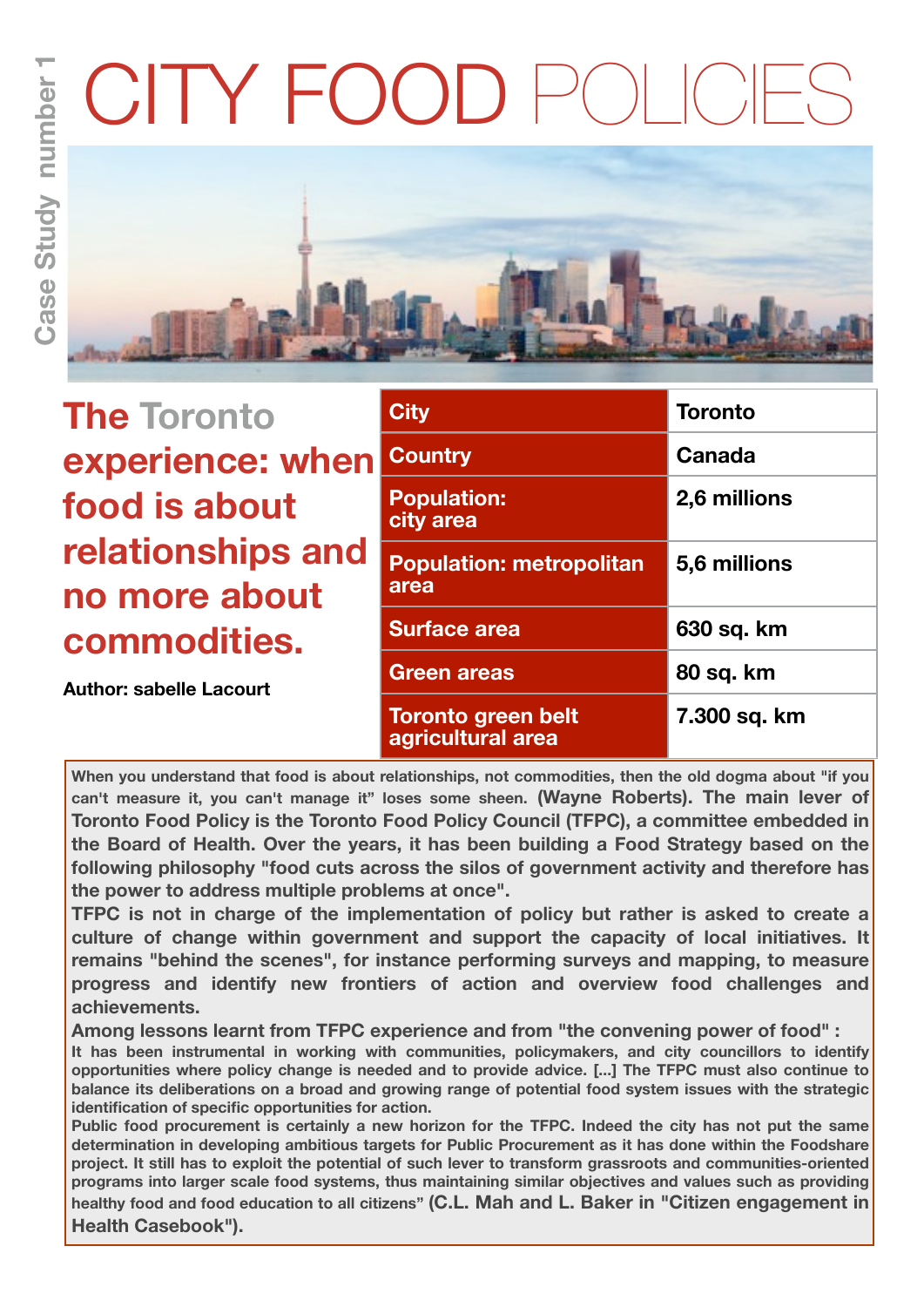## **A modern metropolis located in an agricultural province**

Toronto, located in Southern Ontario on the northwestern shore of Lake Ontario, is the most populous city in Canada. This commercial capital is placed among the Global Leaders in the Global Financial Centres Index. Leading economic sectors in the city include finance, business services, telecommunications, aerospace, transportation, media, arts, publishing, software production, medical research, education, tourism, and engineering. Toronto also was the first Canadian city to get a food policy council, designed to improve food security as a basic need.

It is consistently rated as one of the world's most livable cities by the Economist Intelligence Unit and the Mercer Quality of Living Survey.

It is at the heart of the Greater Toronto Area and of the densely populated region in Southern Ontario known as the Golden Horseshoe. Since 1954, it occasionally expanded its borders through amalgamation with surrounding municipalities, most recently occurring in 1998. In 2011 it had 2.6 million residents, whereas the metropolitan area (CMA) had a population of 5.583.064 and the Greater Toronto Area (GTA) had a population of 6.054.191. Its cosmopolitan and international population reflects its role as an important destination for immigrants to Canada. Toronto is one of the world's most diverse cities by percentage of non-native-born residents, with about 49% of the population born outside Canada.

The city is surrounded by rural areas encompassing farmland and forests, hamlets and booming towns, with rural communities either close to cities or remote. They rely on tourism, manufacturing, natural resources etc. (6). The Ontario province is one of the major agricultural regions of Canada; it possesses just over half of the country's best agricultural land, almost all of it in the southern part of the province. Between 1971 and 2001, before a law to regulate urbanization was promulgated by the Ontario government, the proportion of good farmland into urban areas increased from 5,5 to 11,2%. Ontario's agri-food sector currently generates \$34 billion in gross domestic product and sustains 740.000 jobs – which is about one in every nine jobs across the province. Many farms produce dairy or livestock and forage. Southwestern Ontario is the chief corn- and

soybean-producing area. Winter wheat, barley, and beans also are grown. The Niagara Peninsula and the Holland Marsh, north of Toronto, produces fruit and vegetable due to a relative mild climate. Although forestry in Ontario does not rank with agriculture in terms of value of production, it is still one of the most important branches of the national forest-products industry.

#### **Bibliography:**

(6) Rural Roadmap: The Path Forward for Ontario, (2014), from Ministry of Rural Affairs, April 2014 [http://www.omafra.gov.on.ca/english/](http://www.omafra.gov.on.ca/english/rural/roadmap-2014.pdf) [rural/roadmap-2014.pdf](http://www.omafra.gov.on.ca/english/rural/roadmap-2014.pdf)

(7) Rod MacRae, Joe Nasr, James Kuhns, Lauren Baker, Russ Christianson, Martin Danyluk, Abra Snider, Eric Gallant, Penny Kaill-Vinish, Marc Michalak, Janet Oswald, Sima Patel, and Gerda Wekerle, (2012), Could Toronto Provide 10% of its fresh vegetable requirements from within its own boundaries? Part II, Policy Supports and Program Design, "Journal of Agriculture, Food Systems and Community Development", Feb. 2012, pp. 147-169.

### **To go further:**

Golden Horseshoe : Food and Farming Action Plan 2021, http:// [www.gtaaac.ca](http://www.gtaaac.ca) (Golden Horseshoe Food and Farming Action Plan, and Implementation Strategy and Background Report)

Rural Roadmap: The Path Forward for Ontario, from Ministry of Rural Affairs, April 2014 [http://](http://www.omafra.gov.on.ca/english/rural/roadmap-2014.pdf) [www.omafra.gov.on.ca/english/rural/](http://www.omafra.gov.on.ca/english/rural/roadmap-2014.pdf) [roadmap-2014.pdf](http://www.omafra.gov.on.ca/english/rural/roadmap-2014.pdf)

Toronto food Charter: [http://](http://www.foodsecuritynews.com/presentations/Toroto_Food_Charter.pdf) [www.foodsecuritynews.com/presentations/](http://www.foodsecuritynews.com/presentations/Toroto_Food_Charter.pdf) [Toroto\\_Food\\_Charter.pdf](http://www.foodsecuritynews.com/presentations/Toroto_Food_Charter.pdf)

Toronto Food Policy Council: [http://tfpc.to/](http://tfpc.to)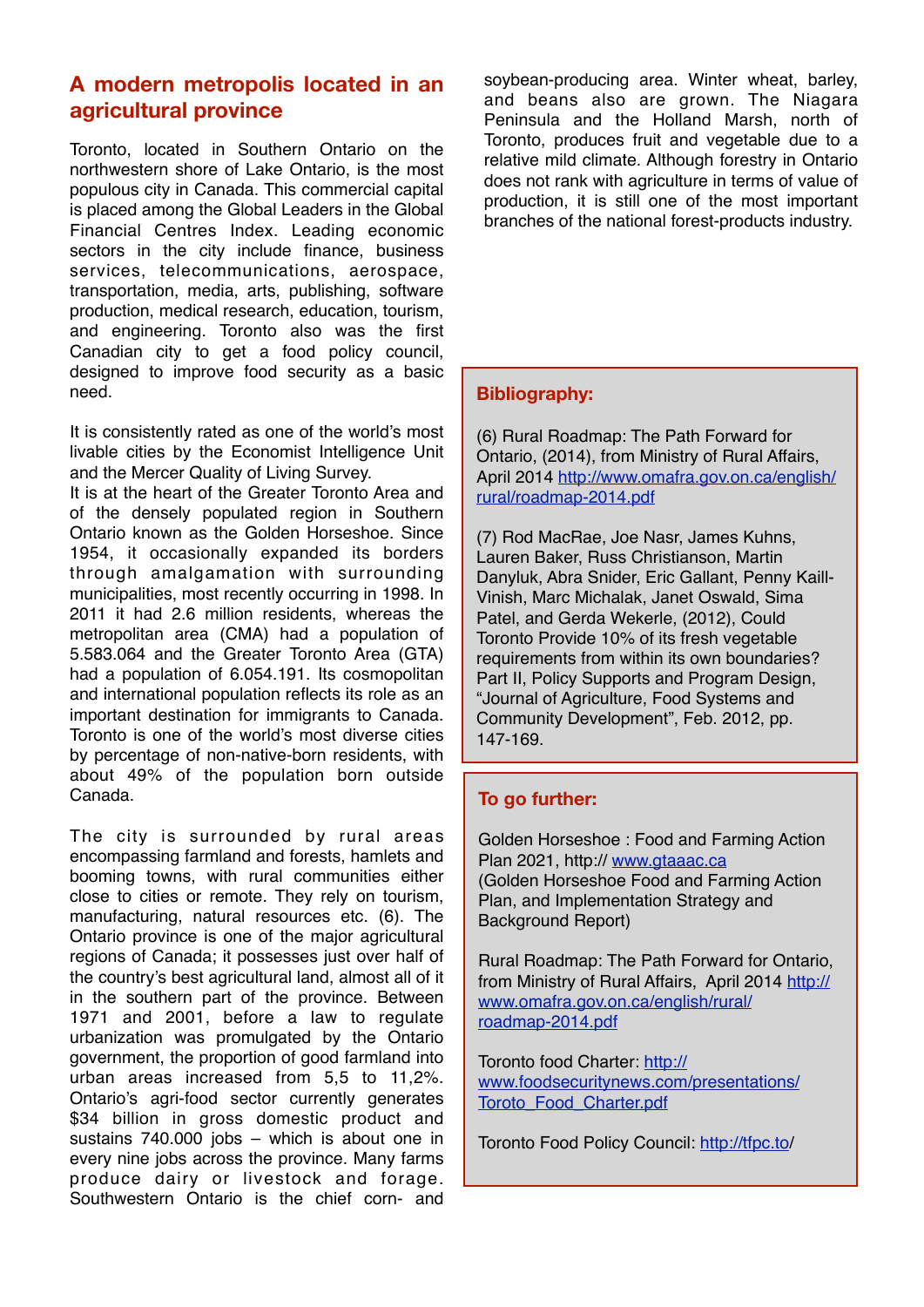# **The Toronto Food Policy Council: the backbone of the project**

## **Good food to promote health**

Food policy councils were founded in the North American context about three decades ago. Since then, their applicability and popularity has spread worldwide. They generally operate at the subnational (local, regional, or province/state) level and include citizen members from diverse perspectives across the food system, from food production to waste management. Food policy councils have embodied and promoted ideas about the benefits of participatory democracy, namely that citizens can play a meaningful role in policy deliberation on large and complex issues, even when much of the expertise, power, and authority in food systems are all concentrated in higher levels of government and the private sector. Food policy councils have often sought to establish a long-term role in advising decision makers on food issues and advocating for food system reform under different forms and functions: in particular they can either be formally embedded in government structures, or operate outside government.

Formed in 1991, Toronto Food Policy Council (TFPC) supports scores of programs with the shared goal of ensuring equitable access to food, nutrition, community development and environmental health, acting as professional lobbyist for the people on food and related issues. Since the beginning, TFPC has been largely based upon the idea that food and health are intimately intertwined.

## **The project "Foodshare Toronto"**

The gestation of the TFPC began during the 1960s and carried on through the mid-1980s until the concept of "Foodshare Toronto" was introduced in 1985 by the Mayor Arthur Eggleton, to help fight hunger in the city. According to a report on poor nutrition among low-income people in Toronto made a year before by the board of Health, he addressed a letter to the City Executive Committee in which he outlined the philosophy of action that has then become TFPC's backbone: to use voluntary energy and goodwill, to be welcome and officially sponsored by the City, to receive a contained financial support, to be under the umbrella of the Health Department. In the following box, an extract of this letter:

" Across metro [metropolitan area], one in six people live in poverty. Because rent, transportation, heat and electricity remain essential priorities that often cannot be reduced, it is the food budget that is trimmed by low income families. Consequently, thousands of people in Toronto, either on welfare, unemployment or with incomes too low to support a number of dependents, are quite simply going hungry. At the same time, a high percentage of food produced is wasted. Thus I am introducing, with those already involved in fighting the problem, a concept called Foodshare Toronto. It will be an information service and clearing house designed to direct people in need, as well as coordinate offers of donations and service for the community."

The project "Foodshare Toronto" started with space allocated into the City Hall, a telephone hotline provided by the City and a 20.000 dollars grant for a three month project soon extended to six month with an extra 20.000 dollars grant in order to run during the whole winter season. Over the next decades, the Toronto Food Policy Council was then able to raise millions of dollars of private and public funding for community-based food system activities. Bellow is a description of the Toronto Food Policy Council from an extract of the Toronto Food Policy Council 2011 Membership Update, Attachment 3 – Made Public by the Board of Health on May 9, 2011.

"The Toronto Food Policy Council (TFPC) is a now a citizen body of food activists and experts responsible for generating food policy for the City of Toronto. It has up to 30 members covering a wide range of expertises, all related to food. A member belongs to the Toronto Board of Health, two are members of Toronto City Council, three are members of rural and farm communities near the Greater Toronto Area, two are members of the Toronto Youth Food Policy Council, and up to 24 are residents of Toronto who bring knowledge and experience from a range of communities within the city. Council members are appointed for three year terms. The TFPC is free to make its own decisions on food policy issues.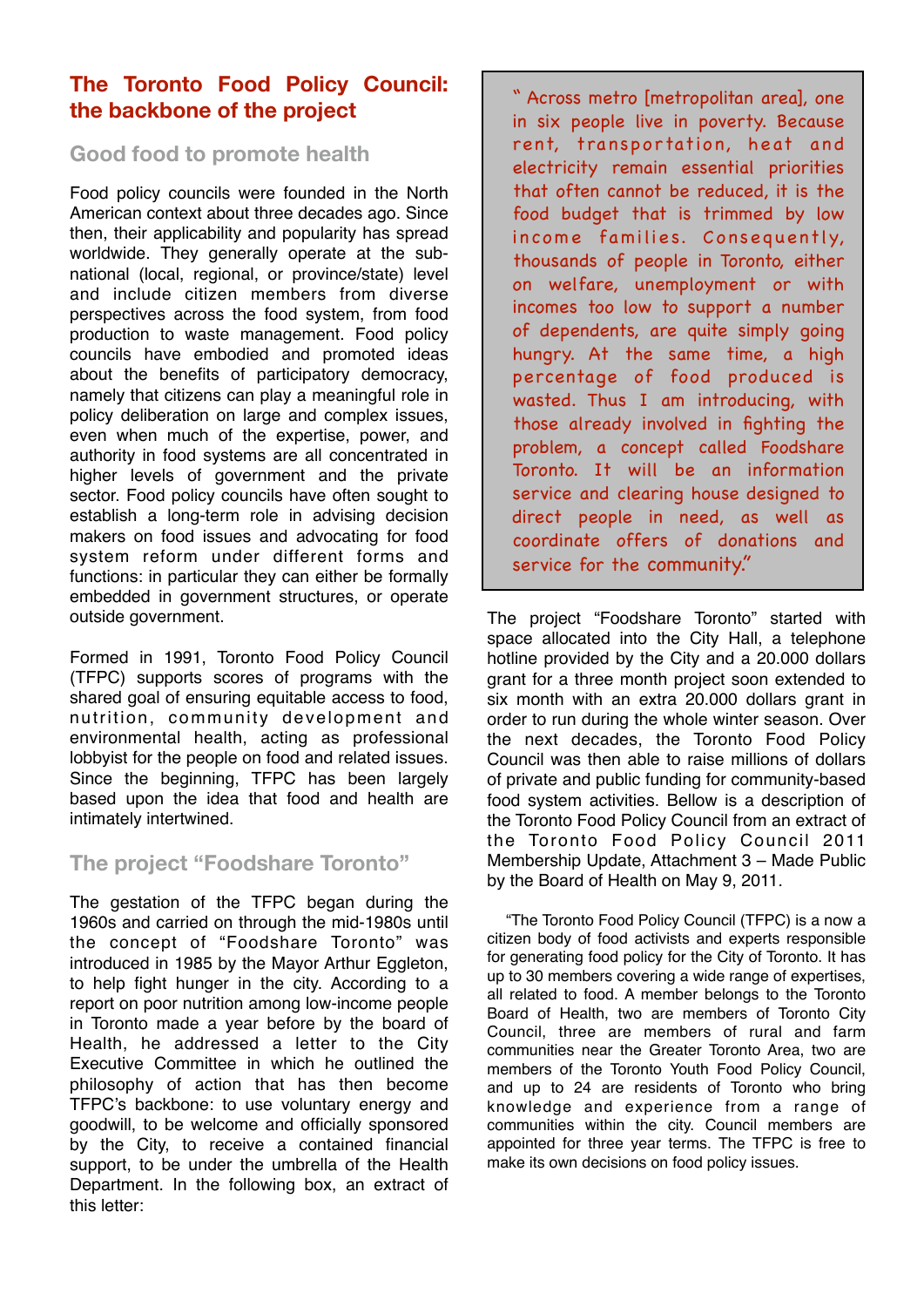Staff working with the TFPC are employed by, and responsible to, The Toronto Department of Public Health.".

The early work of the TFPC was focused on issues of food security, social justice, and hunger. For example, the TFPC was influential in identifying key food and health issues requiring program and policy attention. Through the work of the Food and Hunger Action Committee and a related series of policy papers, municipal grants became available for implementing community food projects. The TFPC currently works on policy initiatives beyond the municipal jurisdiction.

In 2001, as a result of this policy work, the Toronto Food Charter was endorsed by City Council, as a support to the national commitment to food security providing a well-rounded roadmap in which Toronto not only acknowledge the importance food plays at personal and community level, but also in many core urban issues such as: health, education, well-being, standard of living, cultural pluralism, business and employment, environment and traffic pollution.

In 2008, the Board of Health approved the Toronto Food Strategy to guide the City towards a vision for a new food system that focuses on health. Indeed the city shifted the paradigm of food vision focussed on mass production of processed "convenience" foods that tend to be high in calories and low in nutrients towards healthy food that become attractive because culturally appropriate, affordable and accessible to all citizens, independently of their purchasing power. The Toronto Food Policy Council which was a key player in developing such strategy still continues to provide guidance and support on numerous Food Strategy projects.

In 2009, Toronto Youth Food Policy Council was launched to mobilize and engage youth to make change by building a just food system. The TYFPC envisions a Toronto where youth are informed, empowered, and mobilized to build a just food system. Indeed TYFPC acts to provide youth with an open space to network, learn from one another and share food related opportunities and to become an influencing voice in municipal food policy change.

# **GrowTO: an action Plan, to promote urban agriculture**

Ontario province requires all municipalities to have an Official Plan, a legal document approved by Council that describes policies and objectives for land uses and how and where the community should grow. Such document, prepared in consultation with residents, reflects a community vision for future change and development and is one of the most important strategic documents that for instance define the general location for new housing, employment, office and retail areas, community services, parks and other land uses. Toronto's official plan adopted in 2006, presents the vision to guide the process of development in the city over the next decades To contrast the risk of urban sprawling, the city relies on "re-urbanization". For instance, preserving high quality agricultural lands to protect Toronto's food security is one of the key points identified in the Plan.

"By improving and making better use of existing urban infrastructure and services before introducing new ones on the urban fringe, reurbanization helps to reduce our demands on nature and improve the livability on the urban region." Source: Toronto Official Plan, in chapter 2, Shaping the city.

MacRae et al. (7) showed that scaling up urban agricultural activities in the City of Toronto could supply ten per cent of the city's commercial demand for fresh vegetables and create jobs. Both the province of Ontario and the city of Toronto adopted the same year, respectively, the action plan "Golden Horseshoe Agriculture & Agri-Food Strategy", to develop food and farming in an area considered as one of the largest food and farming clusters in North America, and the GrowTO Action Plan, to promote urban agriculture.

The city immediately identified a series of shortterm activities, aligned with GrowTO priority areas and already implemented within existing resources; in parallel it has been working on the definition of longer-term opportunities and potential for extending existing partnerships. Indeed, the city of Toronto clearly admits that to scale up urban agriculture, "no one organization or level of government can do it all".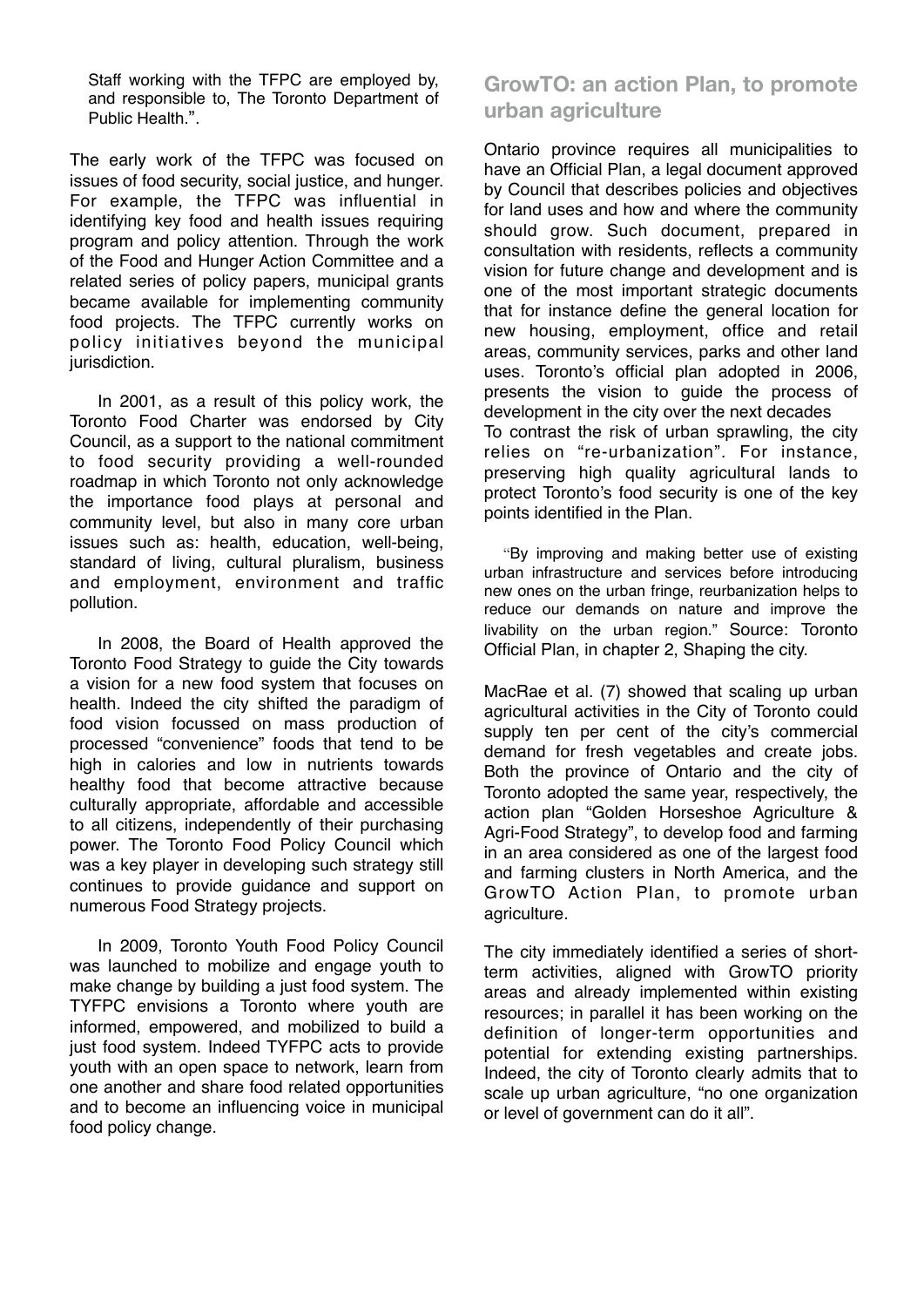As community interest and expectation grows and new opportunities emerge, significant pressure is placed on limited resources to make the most of emerging opportunities and challenges, thus stimulating spontaneous bonding and research of win-win solutions among stakeholders, therefore producing heightened social, economic and health impacts for investments.

The Toronto Agricultural Program also aligns citywide urban agriculture activity and outcomes with other key City strategies, including:

- Parks Plan 2013-2017,
- Toronto Strong Neighbourhoods 2020,
- Working as One: Workforce Development Strategic Plan for Toronto,
- Economic Development's Collaborating for Competitiveness,
- Climate Change, Clean Air and Sustainable Energy Action Plan,
- Toronto Public Health Strategic Plan.

It is expected that such alignment yields benefits such as the support of new social enterprises linked to urban agriculture, the development or enhancement of skills training for employment in agricultural related occupations or food production, the expansion of learning programs for youth or grant-making for agency-led urban agricultural initiatives.

### **When civil society is called into action...**

## **Foodshare "armed wing" of TFPC**

Most of food programs are run by the non-profit organization FoodShare born according to the will of the City's Executive Committee. FoodShare has first started to gather grassroots initiatives from community based groups in Toronto (Daily Bread Food Bank, Sole Support Women's Community Garden, Kitchen in Regent Park etc.). Then, it has pioneered innovative programs aiming to improve the way people eat and grow food across Toronto every day by fighting food deserts in the city.

Operated by trained, knowledgeable, and friendly volunteers,a Hotline has been operating since 1985. In 1997, it became FoodLink, to reflect an expanded mandate of referral to all types of food programs. In partnership with Community Information Toronto, the system was computerized and expanded to include everything from congregate dining for seniors to nutrition counselling, pre-natal programs, Good Food Box drop-offs and community gardens. Today the program continues to operate in partnership with 211 Toronto, Daily Bread Food Bank and North York Harvest Food Bank.

FoodShare's Bulk Produce Program for Schools and Community Groups offers locally grown and seasonal produce when available which is delivered directly to student nutrition program sites on a weekly basis. Approximately 260 schools, 20 non-profit child care centres, 75 parenting centres, and 15 non- profit agencies participate across Toronto.

FoodShare works in partnership with Toronto Public Health, Toronto District School Board, Toronto Catholic District School Board, The Toronto Foundation for Student Success, The Angel Foundation for Learning and other community agencies to support student nutrition programs through the Toronto Partners for Student Nutrition (TPSN) which provides intensive on-site support for 682 programs, in 463 schools across the City of Toronto serving approximately 144.000 healthy, nutritious meals and snacks to children and youth in schools and community sites each school day.

Good Food Box. This non-profit fresh fruit and vegetable distribution system is running like a large buying club with centralized buying and coordination. Individuals place orders for boxes with volunteer coordinators in their neighbourhood and receive it on a weekly, bi-weekly or monthly cycle. Customers benefit from the cost savings of bulk buying and time saved by this distribution method. Good Food Box contents match the following criterions: quality, value, culturally appropriate food, local and seasonal, sustainable growing practices, reduced packaging, and fair trade. Established in February 1994 with just 47 boxes, the FoodShare's Good Food Box program now distributes approximately 4.000 Good Food Boxes each month through about 200 neighbourhood drops.

Good Food Markets sell high quality, affordable fruits and vegetables, bringing healthy produce to neighbourhoods where it might not otherwise be available, and where farmers' markets are not viable because sales are too low to cover costs.